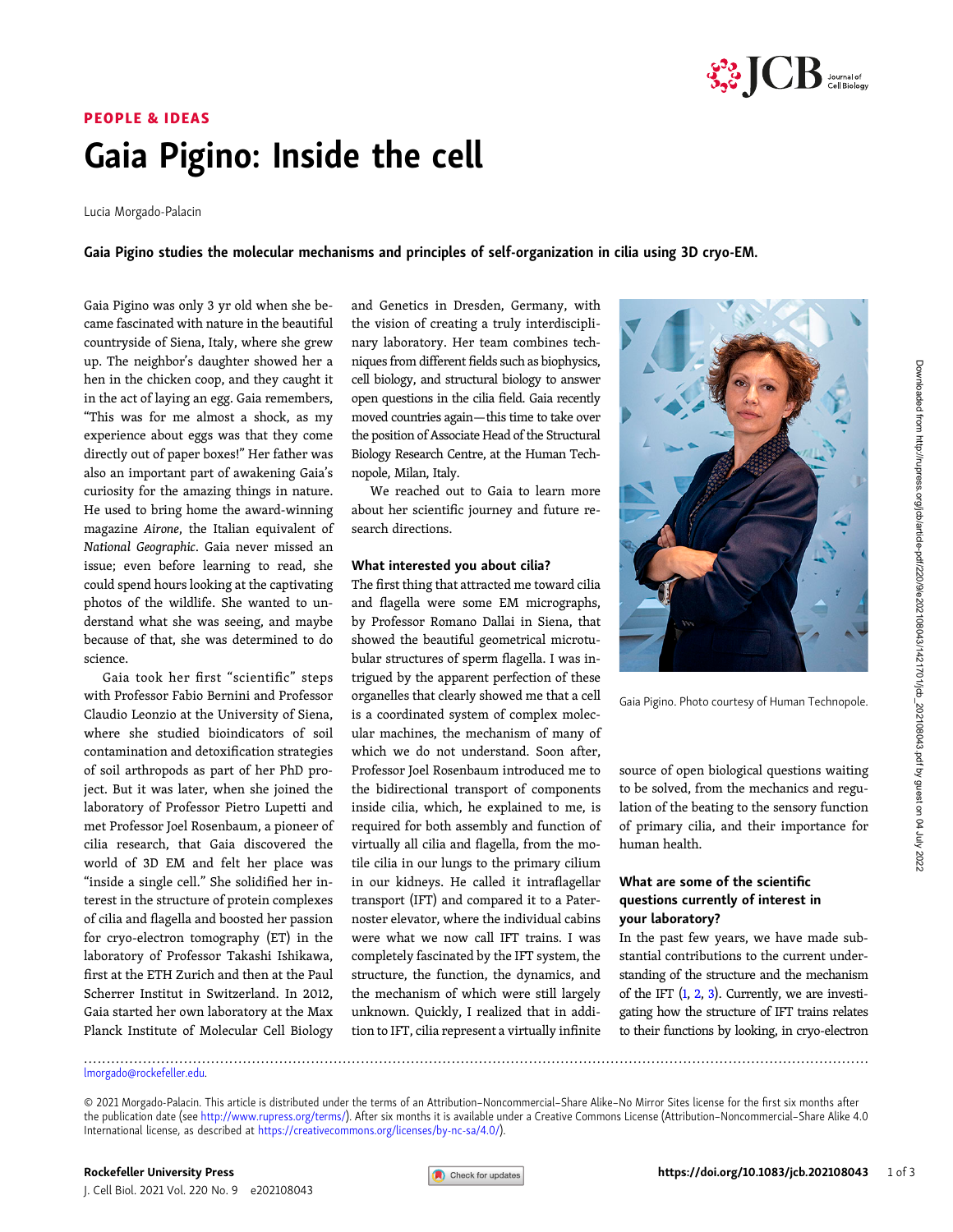# $\frac{83}{25}$  JCB



A young Gaia Pigino (3 yr old) the day she discovered how eggs are made. Photo courtesy of Giancarlo Pigino.

tomography, at how anterograde trains transform into retrograde trains and at how different ciliary cargoes are loaded on the trains. Beside this more classical line of research, we are exploring other approaches to study IFT, for instance we have developed a method to reactivate IFT trains in vitro on reconstituted microtubules. We want to use this approach to investigate the behavior of IFT trains, and their motors, in experimentally controllable conditions, e.g., in the presence of only certain tubulin posttranslational modifications. We have also made interesting discoveries about the distribution of tubulin posttranslational modifications on the microtubule doublets of the axoneme and how this spatially defined tubulin code affects the function of different ciliary components. We hope we will be able to share these new "stories" with the structural and cell biology community very soon!

#### What kind of approach do you bring to your work?

I believe that the main reason for why science became an integral, and dominant, part of my life is because it provides infinite riddles and continuous challenges. I have always been curious about how things work in nature, but I quickly realized that learning from books didn't satisfy me. My desire

was to be at the frontline, to be among the ones that see things happening in front of their eyes, at the microscope, for the first time. I wanted to be among the ones that make the discoveries that students read about in textbooks. Thus, what I bring to my work is an endless desire of solving biological riddles, curiosity, creativity, determination, and energy, with which I hope to inspire the members of my team. My laboratory uses an interdisciplinary approach; we use whatever method, technique or technology is needed to reach our goal, from the most basic tool to the most sophisticated cryo-electron microscope. And if the method we need does not yet exist, we try to invent it.

#### Could you tell us a bit about the Structural Biology Research Centre at the Human Technopole (HT)?

At the HT Structural Biology Centre, we are working to create a vibrant and interdisciplinary scientific environment that will attract molecular, structural, cell, and computational biologists from all over the world. We are creating fantastic facilities, including one of the most well equipped and advanced electron microscopy facilities in Europe—and likely the world—headed by Paolo Swuec. My team, together with the teams of my colleague Alessandro Vannini and the research group leaders Ana Casañal, Francesca Coscia, and Philipp Erdmann, already cover a vast range of competences and know-how from classical molecular and structural biology approaches, such as crystallography and protein biophysics, to cryo-CLEM, cryo-FIB SEM and cryo-ET, all of which allow us to address questions in cell biology. Our goal is to create a scientific infrastructure and culture that will enable biologists to obtain a continuum of structural and functional information across scales.

#### What did you learn during your PhD and postdoc that helped prepare you for being a group leader? What were you unprepared for?

I learned that everyday research is mostly made of failures, but that with the right amount of obsession, persistence, curiosity, and creativity, it is always possible to succeed and discover new things. Being given the freedom to develop your own ideas and your own project very early in your career is



Structure of the 96-nm axonemal repeat reconstructed by cryo-ET and subtomogram averaging. Image courtesy of Gonzalo Alvarez Viar, Pigino Lab.

a treat; science is not only about having good ideas! One needs to follow up on these ideas with intense work and troubleshooting to make them reality. In addition, I realized that being fearless and attempting what is considered too difficult by others, despite challenges, can turn into a worthy learning experience. Also, how you present your work to the scientific community matters for swinging the odds of success in your favor. Different places might work in very different ways, and conducting good science does not only depend on you, but also on the possibilities given to you by your environment.

What was I unprepared for?—I guess several things, but one comes immediately to mind: I underestimated how much being responsible not only for my own life and career, but also the career of students, postdocs, and others in the laboratory, would affect me personally.

#### What has been the biggest accomplishment in your career so far?

This is a tricky question for me... I tend to look into the future more than celebrating the past. I fight to succeed in something, but as soon as I conquer it, I find it less of an achievement than the thing I could conquer next. Nevertheless, I am happy about the discoveries and the papers published together with my students and postdocs ([1,](#page-2-0) [2,](#page-2-0) [3](#page-2-0), [4](#page-2-0), [5](#page-2-0)). I am extremely excited about the fact that after many years of work I am now leading an interdisciplinary laboratory, where we combine techniques from different